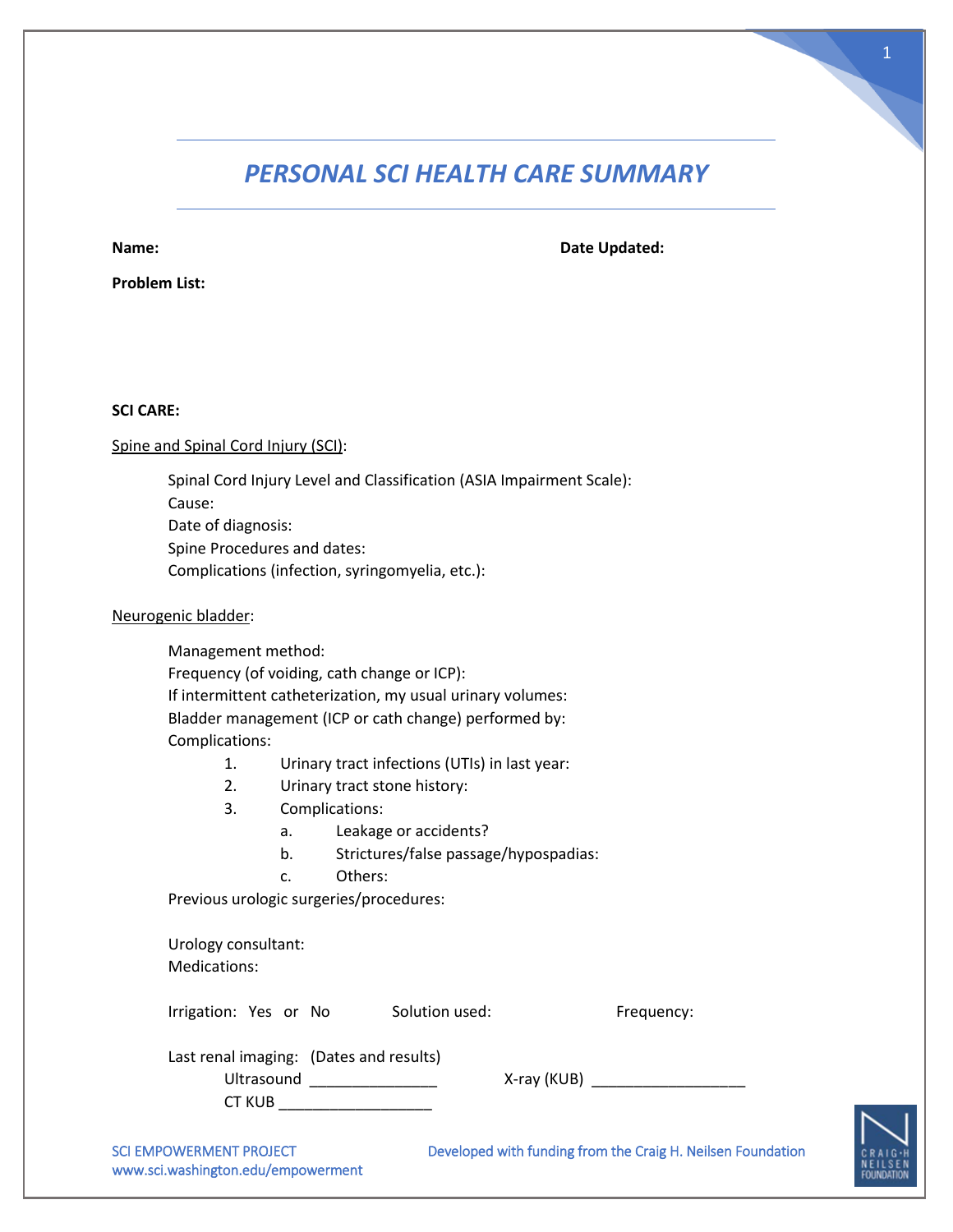#### **PERSONAL SCI HEALTH SUMMARY**

Last serum (blood) Creatinine: Date \_\_\_\_\_\_\_\_\_ Results \_\_\_\_\_\_\_\_\_\_\_\_\_\_\_\_\_\_\_\_\_\_\_\_\_\_ Other studies:

### Neurogenic bowel:

Management method:

Medications (by mouth/per rectum): Digital stimulation: Yes or No Position (On commode/toilet, in bed): Performed by: Frequency: Program duration:

Complications:

Autonomic Dysreflexia (AD): Hemorrhoids: Fistula: Accidents? If 50 years old or older:

> Last stool test for blood (FOBT or FIT test): Last screening colonoscopy date: Colonoscopy results:

Current Wounds:

| <b>LOCATION</b> | <b>TYPE</b><br>(Pressure/Shear/Vascular) | <b>ONSET</b> | <b>HOW IT</b><br><b>DEVELOPED</b> | <b>WOUND CARE/</b><br><b>DRESSING</b> |
|-----------------|------------------------------------------|--------------|-----------------------------------|---------------------------------------|
|                 |                                          |              |                                   |                                       |
|                 |                                          |              |                                   |                                       |
|                 |                                          |              |                                   |                                       |
|                 |                                          |              |                                   |                                       |
|                 |                                          |              |                                   |                                       |

Pressure release method: Frequency:

Current cushion: Current mattress type:

Previous surgeries or procedures:

Wound or bone infection?



www.sci.washington.edu/empowerment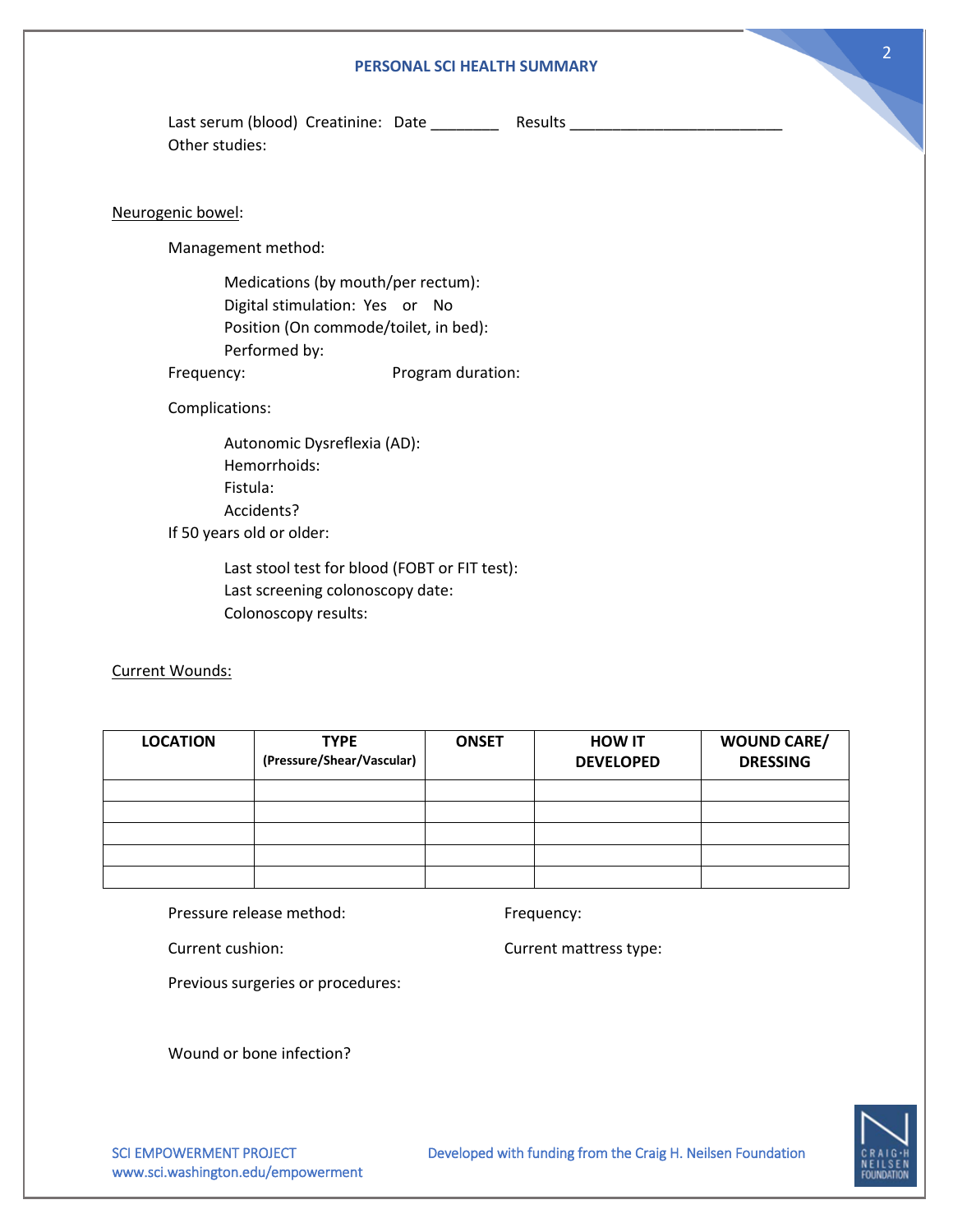#### **PERSONAL SCI HEALTH SUMMARY**

## Mood/Adjustment:

History of mood or anxiety disorder, or PTSD: Current medications/treatment: Previous medications/treatment:

My Providers:

## Pain:

Types (Circle type[s], describe location):

Neuropathic (nerve-related):

Nociceptive (musculoskeletal, visceral [organs], other):

Treatment history, effectiveness, any side effects (list):

## Spasticity:

Body region(s) affected: Triggers: Functional impact (How does the spasticity interfere or help with your life?):

History of medications, treatments and side effects:

#### Autonomic System Function:

Autonomic Dysreflexia? Yes/No

Frequency: Triggers: Treatment/Medications:

Orthostatic Hypotension (Drop in blood pressure with change in position)? Yes/No

Compression stockings/elastic wraps: Yes/No Abdominal Binder: Yes/No Medications:

www.sci.washington.edu/empowerment

SCI EMPOWERMENT PROJECT Developed with funding from the Craig H. Neilsen Foundation